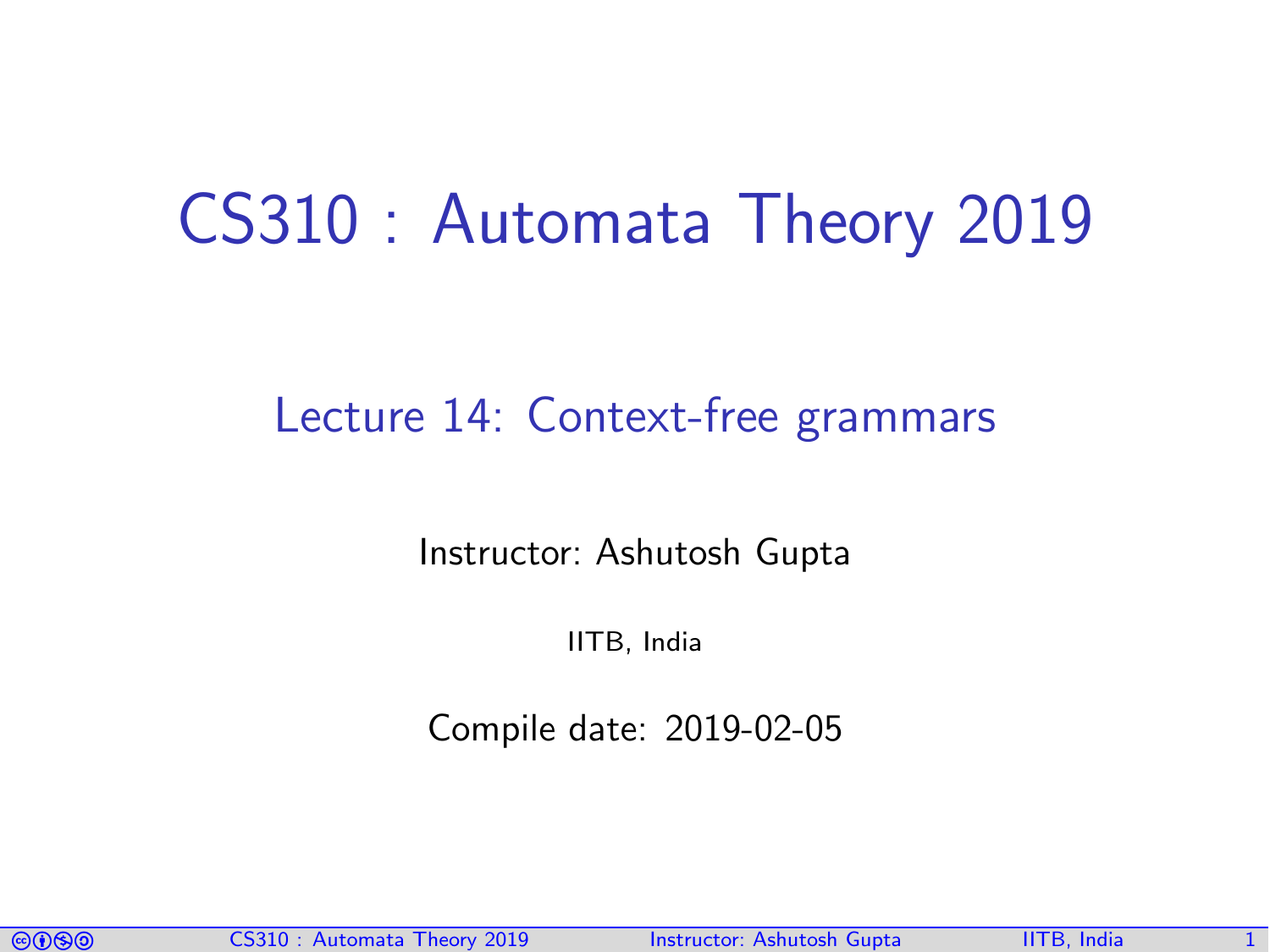## Beyond regular languages

We know many languages are not regular.

More importantly, many useful and well-structured languages are not regular.

#### Example 14.1

The language  $L_{bal}$  of balanced parentheses is not regular.

- $\blacktriangleright$  ()  $\in$  L<sub>bal</sub>
- $\blacktriangleright$  (())()  $\in$  L<sub>bal</sub>
- $\blacktriangleright$  (()()  $\notin$  L<sub>bal</sub>

Let us build a theory to handle languages like this!

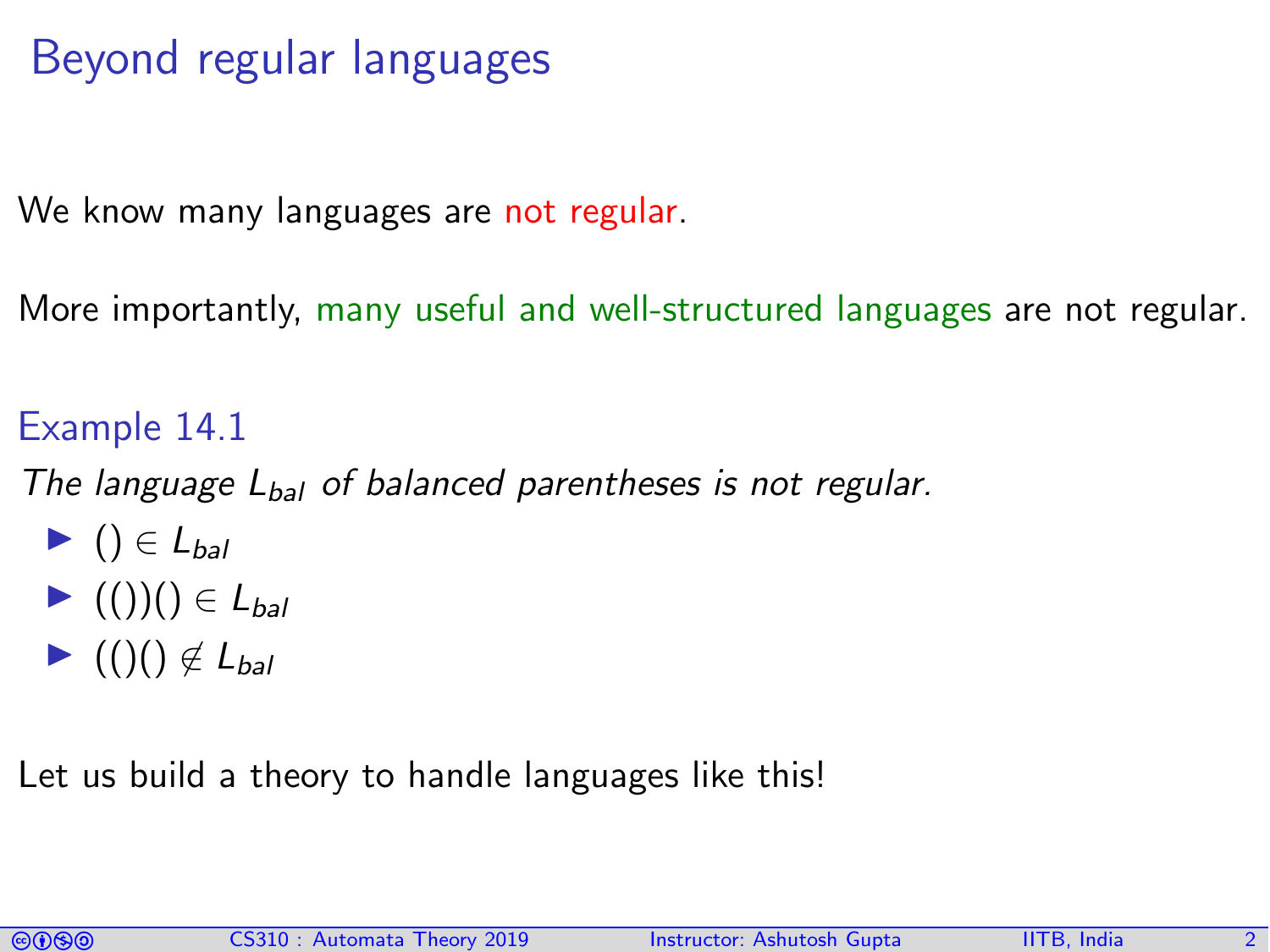## Example: production rules

#### Example 14.2

 $L_{bal}$  can be inductively described as follows

#### base case:

 $\epsilon$  is in  $L_{\text{bol}}$ 

#### induction step:

There are two ways to create larger words from  $L_{bal}$ 

- 1. If  $w \in L_{bal}$ , then  $(w)$  is also in  $L_{bal}$
- 2. If  $w_1, w_2 \in L_{bal}$ , then then  $w_1w_2$  is also in  $L_{bal}$

We will write the above rules formally as follows

1. 
$$
B \rightarrow \epsilon
$$
  
\n2.  $B \rightarrow (B)$   
\n3.  $B \rightarrow BB$  **Context-free grammar**

Where B represents a set of words produced by the above rules.

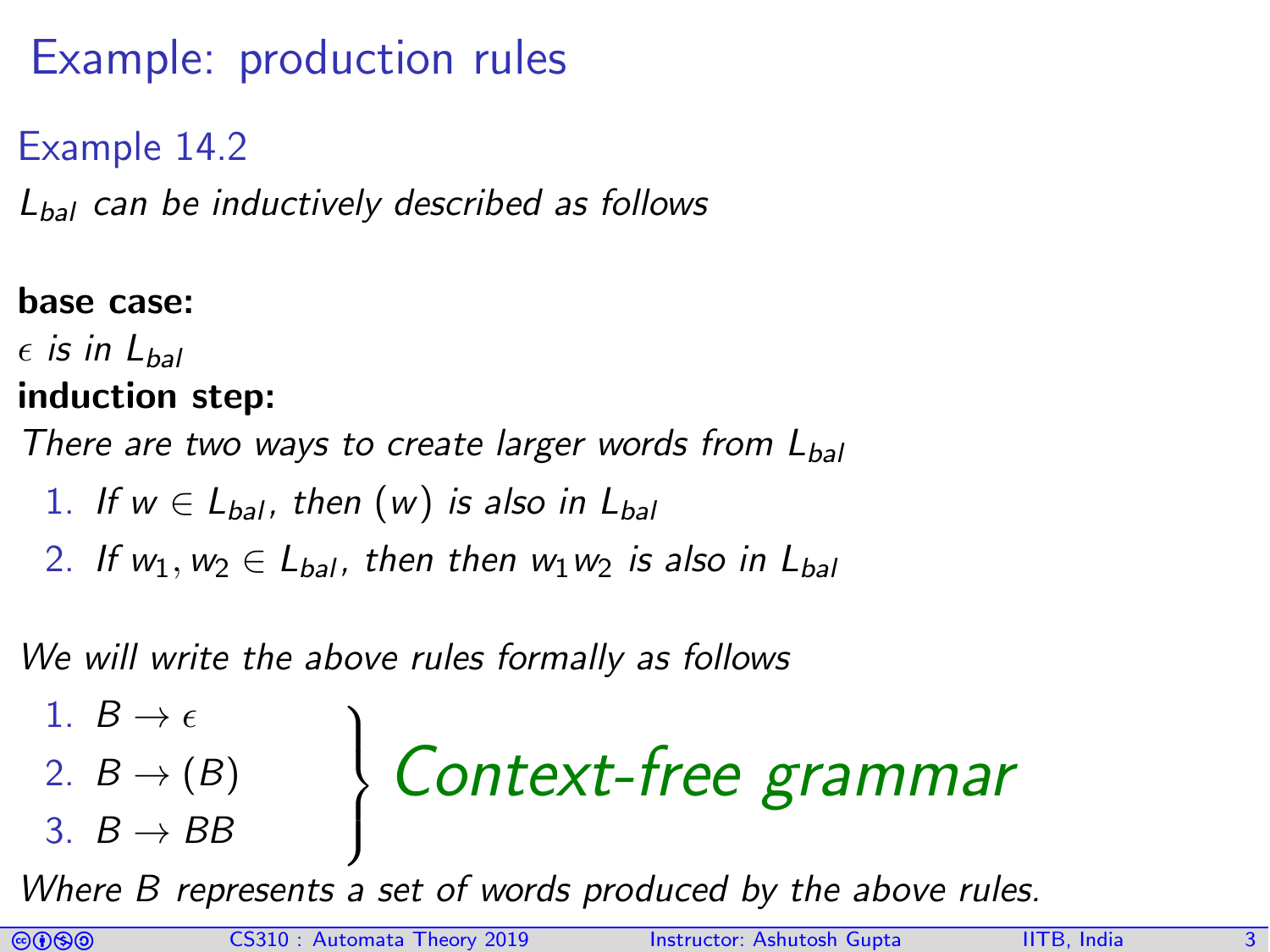## Elements of context-free grammars(CFG)

- 1. Terminals: The symbols that occur in words. e. g.,  $\{ '(', ')' \}$
- 2. Nonterminals: Symbols that represent a class of words. e. g.,  ${B}$
- 3. Production rules A production rules consists the following three parts
	- $\blacktriangleright$  Left hand side containing a single nonterminal
	- $\triangleright$  Production symbol  $\rightarrow$
	- $\triangleright$  Right hand side containing a word over terminals and nonterminals

e. g.,  $B \rightarrow (B)$ 

4. Start symbol One of the nonterminal is the start symbol. e. g., B is the start symbol for the CFG for  $L_{bal}$ .

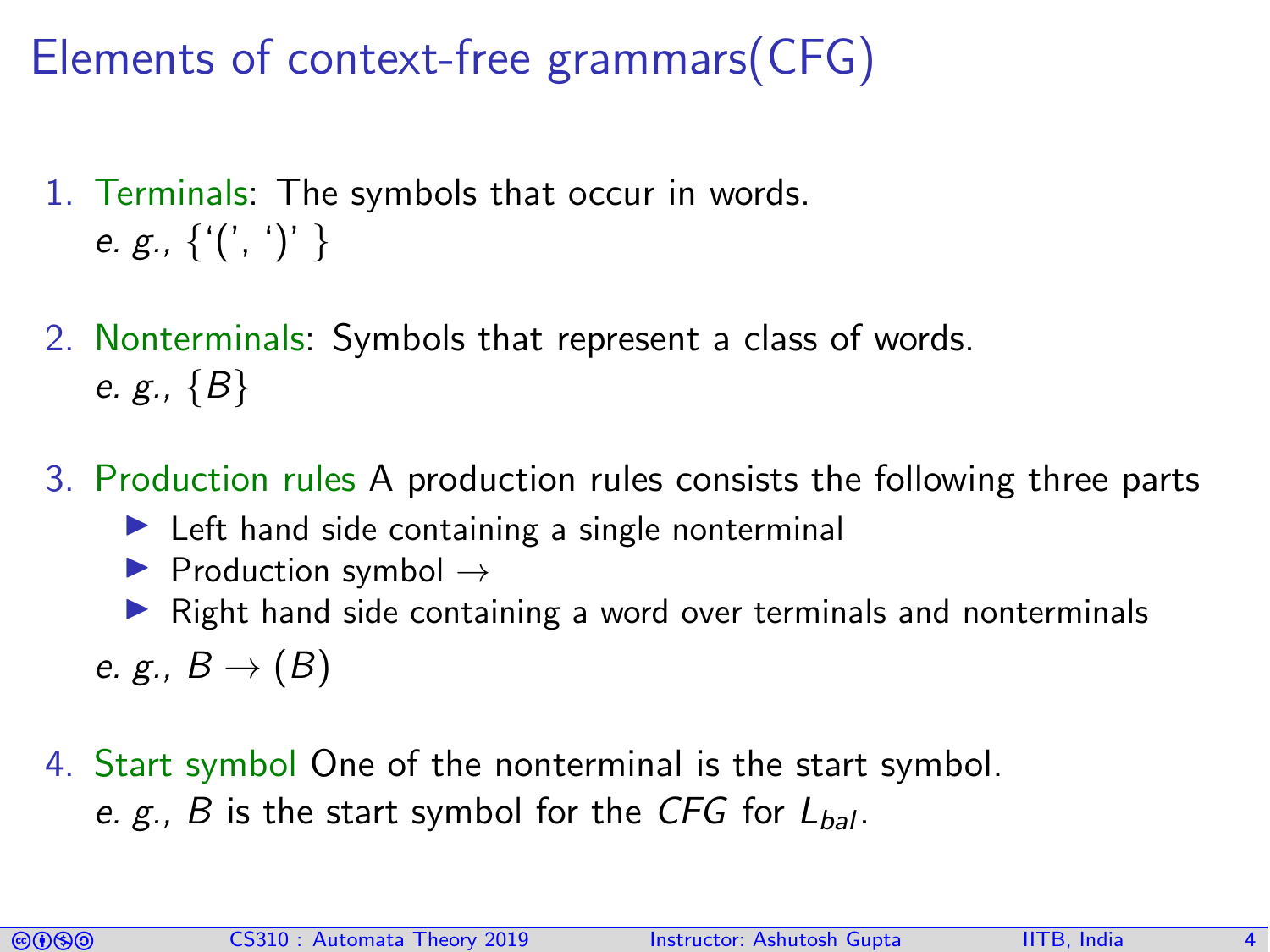### More interesting context-free grammar

The language is clearly not regular.

Example 14.3

Consider the language of arithmetic expressions over binary numbers, e. g.,

- $\blacktriangleright$  10 + 1
- $\blacktriangleright$  (10 + 101)  $\times$  100

 $T = \{+, \times, 0, 1, (,) \}$  are the terminals.

We will have two nonterminals  $\{B, E\}$ 

- $\triangleright$  B is a nonterminal for binary numbers
- $E$  is a nonterminal for the arithmetic expressions

E is the start symbol.

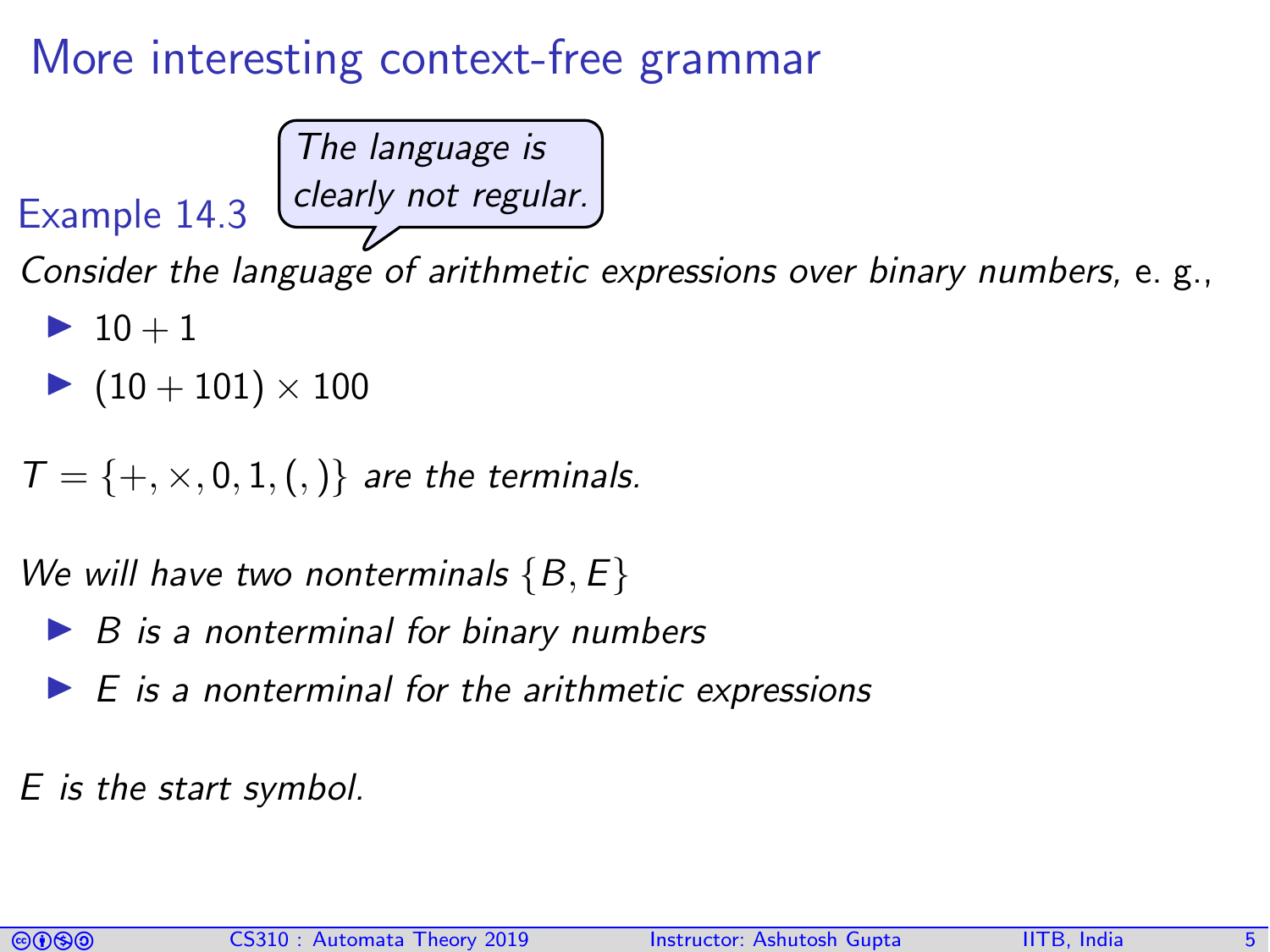More interesting context-free grammar II



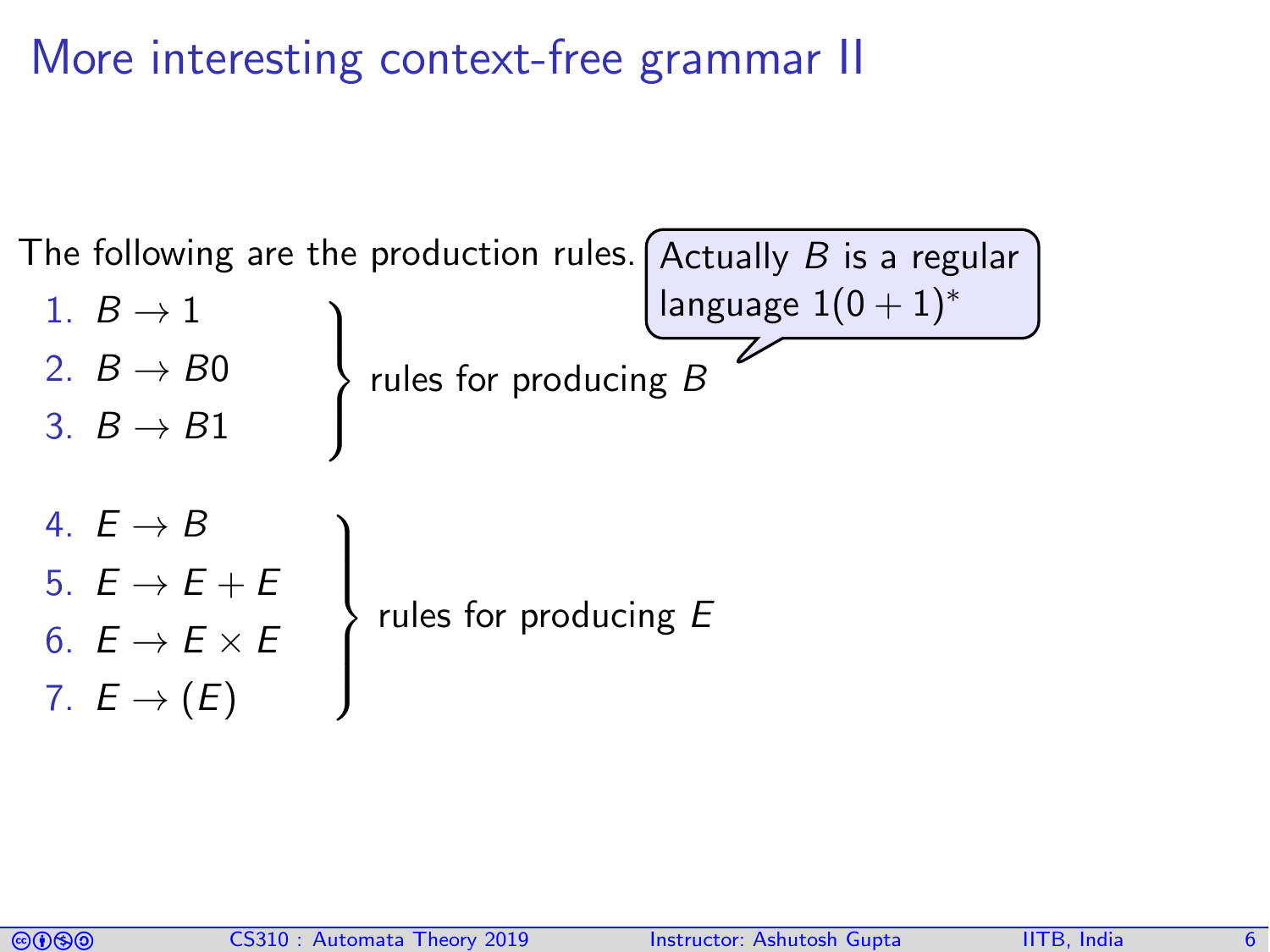#### From grammar to words

We obtain words of the language by constructing words by recursively applying production rules.

Example 14.4



We will formalize the above illustration!

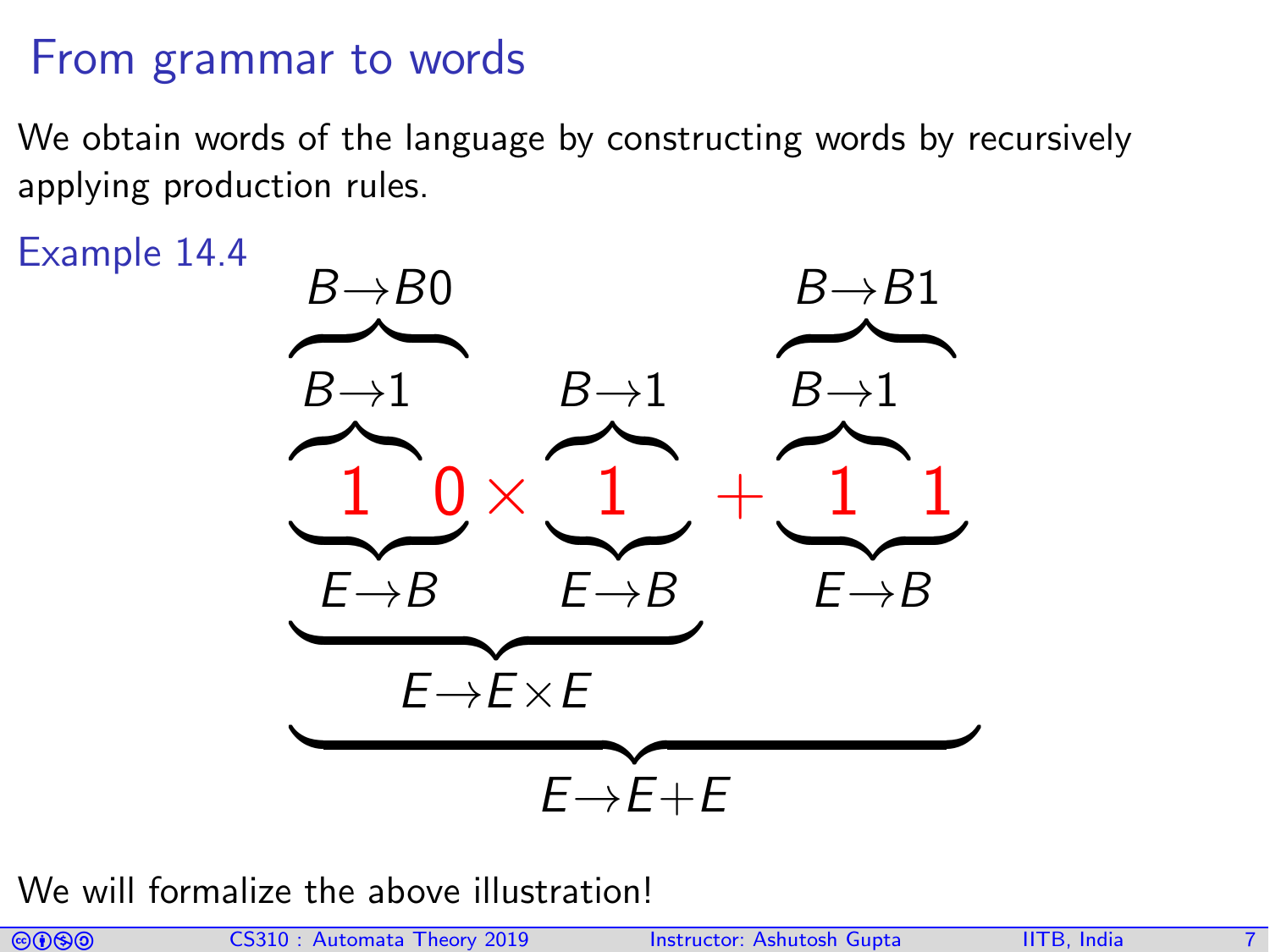### Writing compact CFG

There is a compact way of writing the CFG production rules.

We can club the rules for a nonterminal together and separate right hand sides using "|".

#### Example 14.5

For our example,

$$
\blacktriangleright \ B \to 1 \mid B0 \mid B1
$$

 $\triangleright E \rightarrow B \mid E + E \mid E \times E \mid (E)$ 

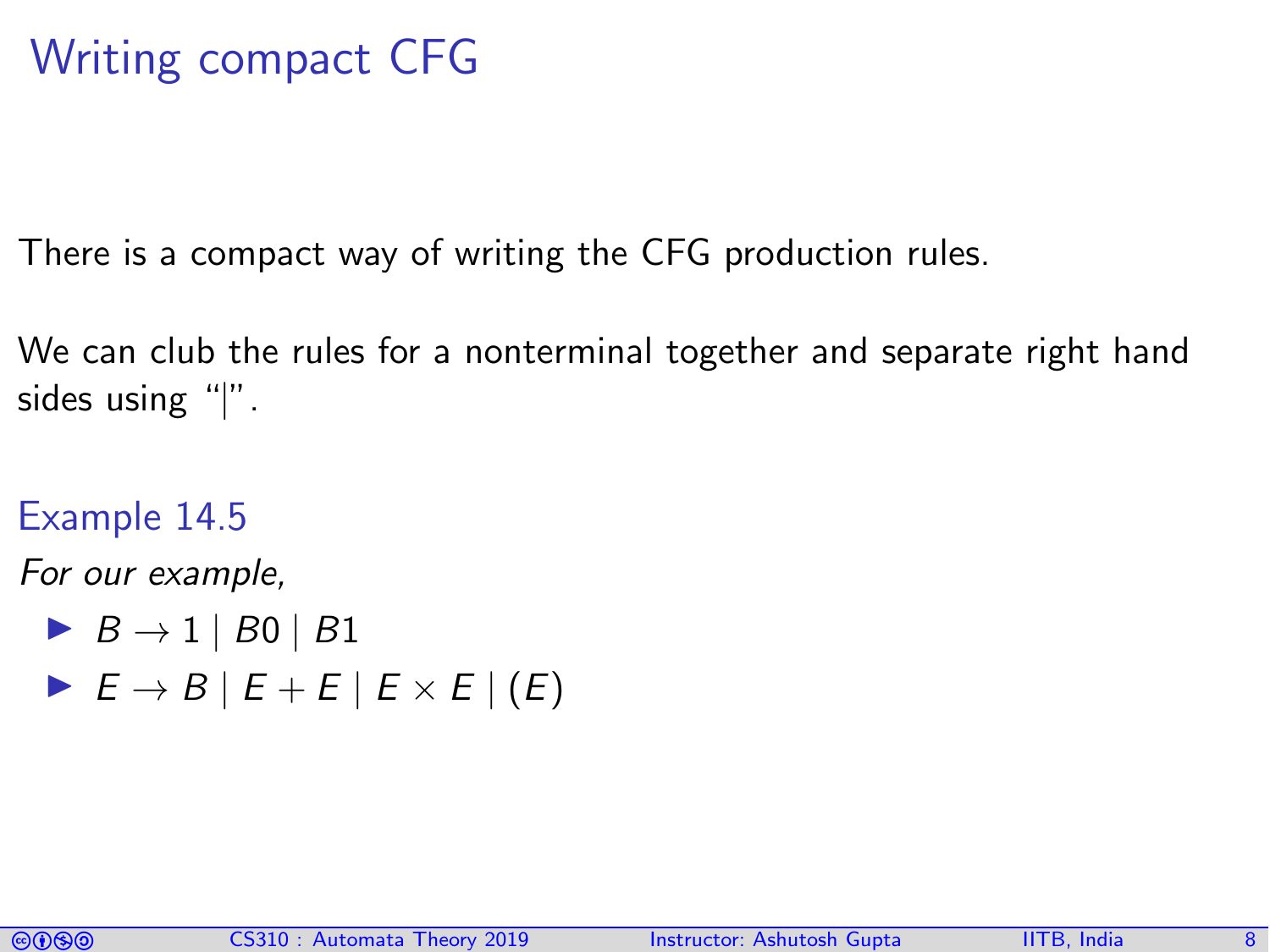Context-free grammar (CFG)

Definition 14.1

A Context-free grammar(CFG) G is a four-tuple

# $(N, T, P, S)$

where

- $\triangleright$  N is the set of nonterminals
- $\blacktriangleright$  T is the set of terminals,
- $\blacktriangleright$  P is the set of production rules, and
- $\triangleright$   $S \in T$  is the start symbol.

Recall we defined DFAs first and REs later. Breaking from the pattern, we have defined CFGs first and will define corresponding automata later.

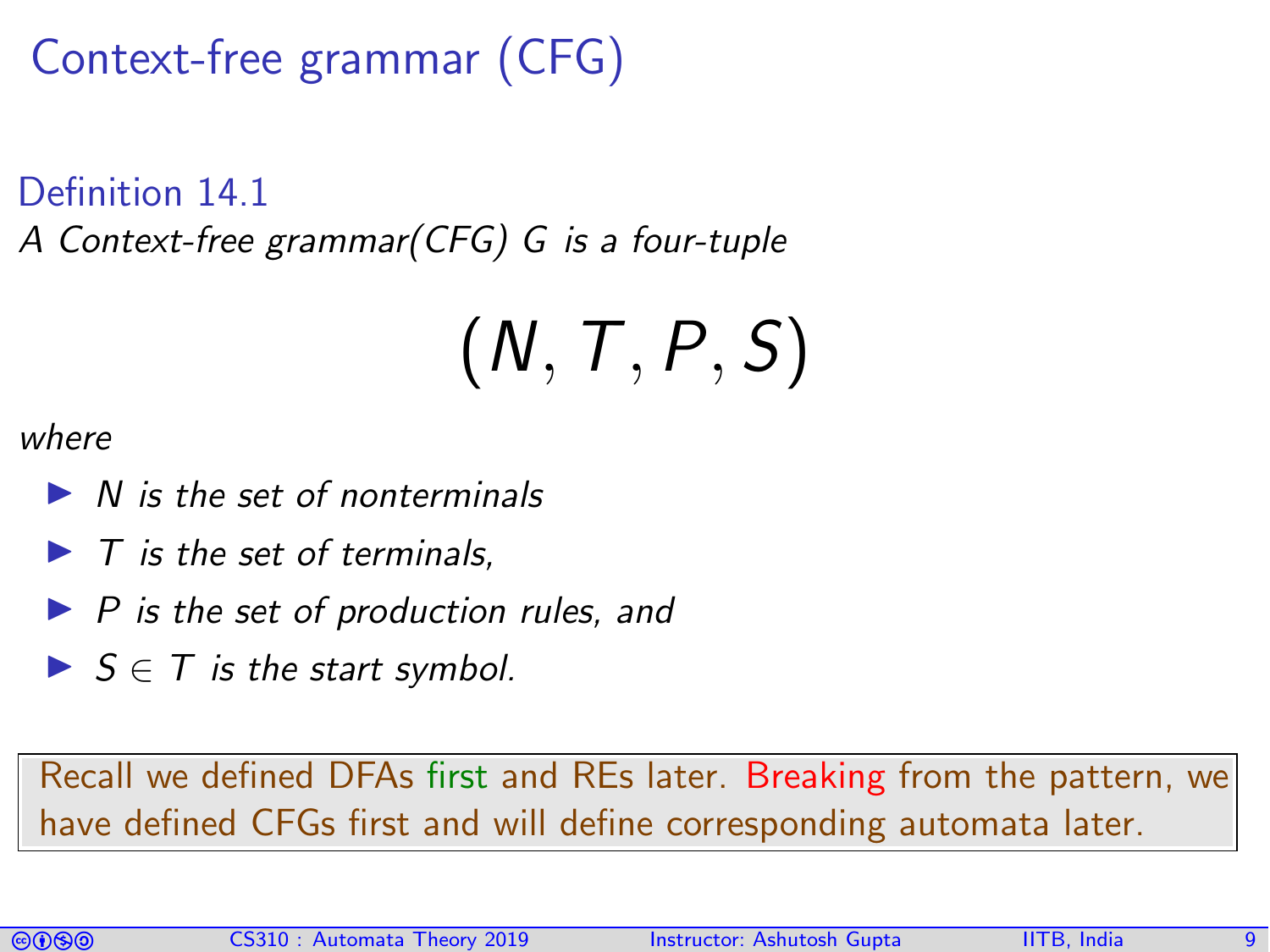#### Example: context-free grammar

#### Exercise 14.1

Formally, the grammar for arithmetic expressions is



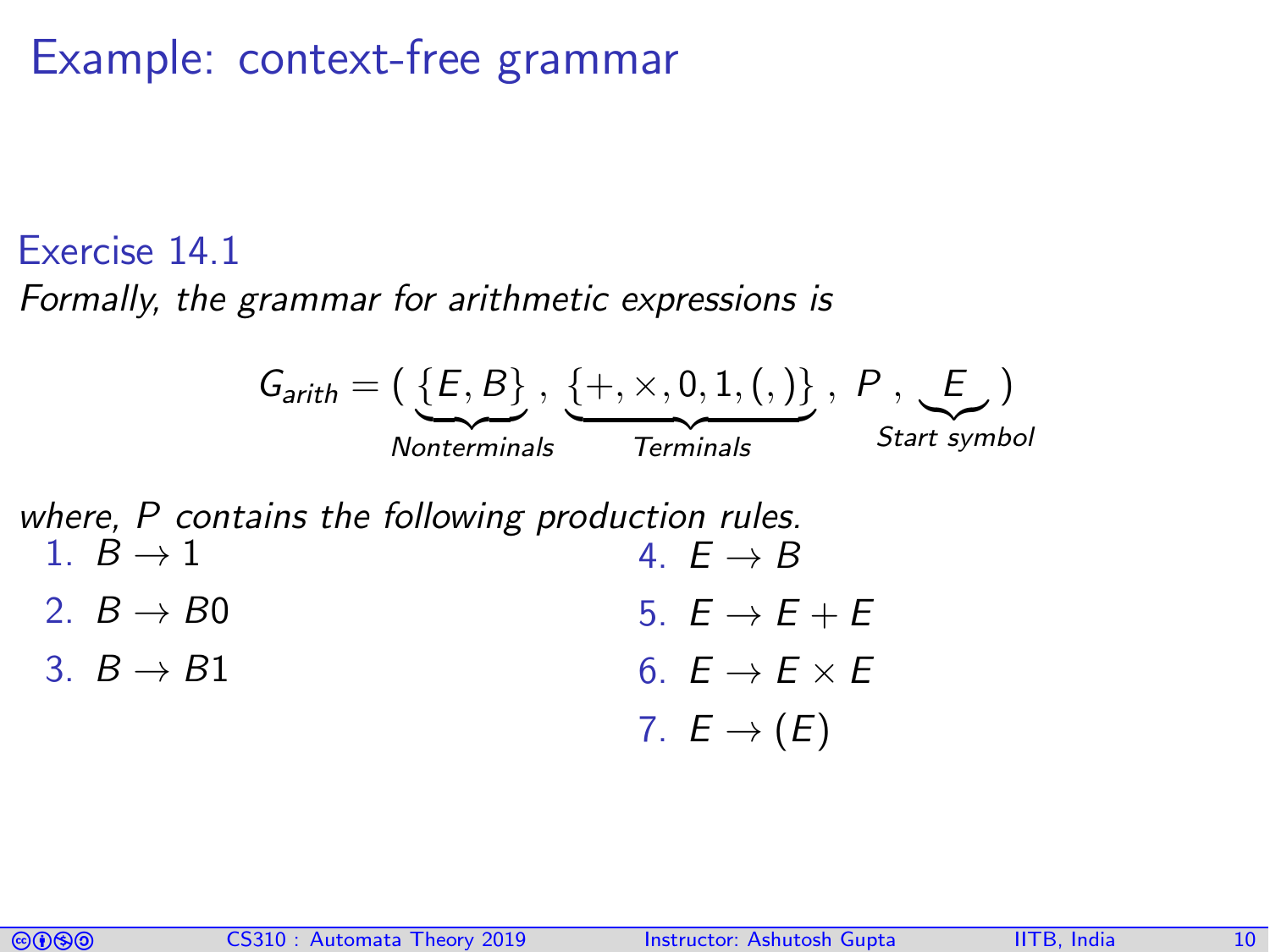#### Derivations using context-free grammar

The natural interpretation of a grammar  $G = (N, T, P, S)$  is a single step derivation.

Let us suppose we have a word  $\alpha A\beta$ , where  $\alpha,\beta\in(\mathsf{N}\cup \mathsf{T})^*$  and  $\mathsf{A}\in\mathsf{N}.$ 

Let  $A \rightarrow \gamma \in P$ .

We say we derive  $\alpha \gamma \beta$  from  $\alpha A \beta$  after applying rule  $A \rightarrow \gamma$ .

Definition 14.2 Formally, a single step derivation relation  $\frac{G}{\Rightarrow}$  is written as follows.

$$
\alpha A \beta \stackrel{\mathsf{G}}{\Rightarrow} \alpha \gamma \beta
$$

If grammar is obvious from the context we may only write  $\Rightarrow$ .

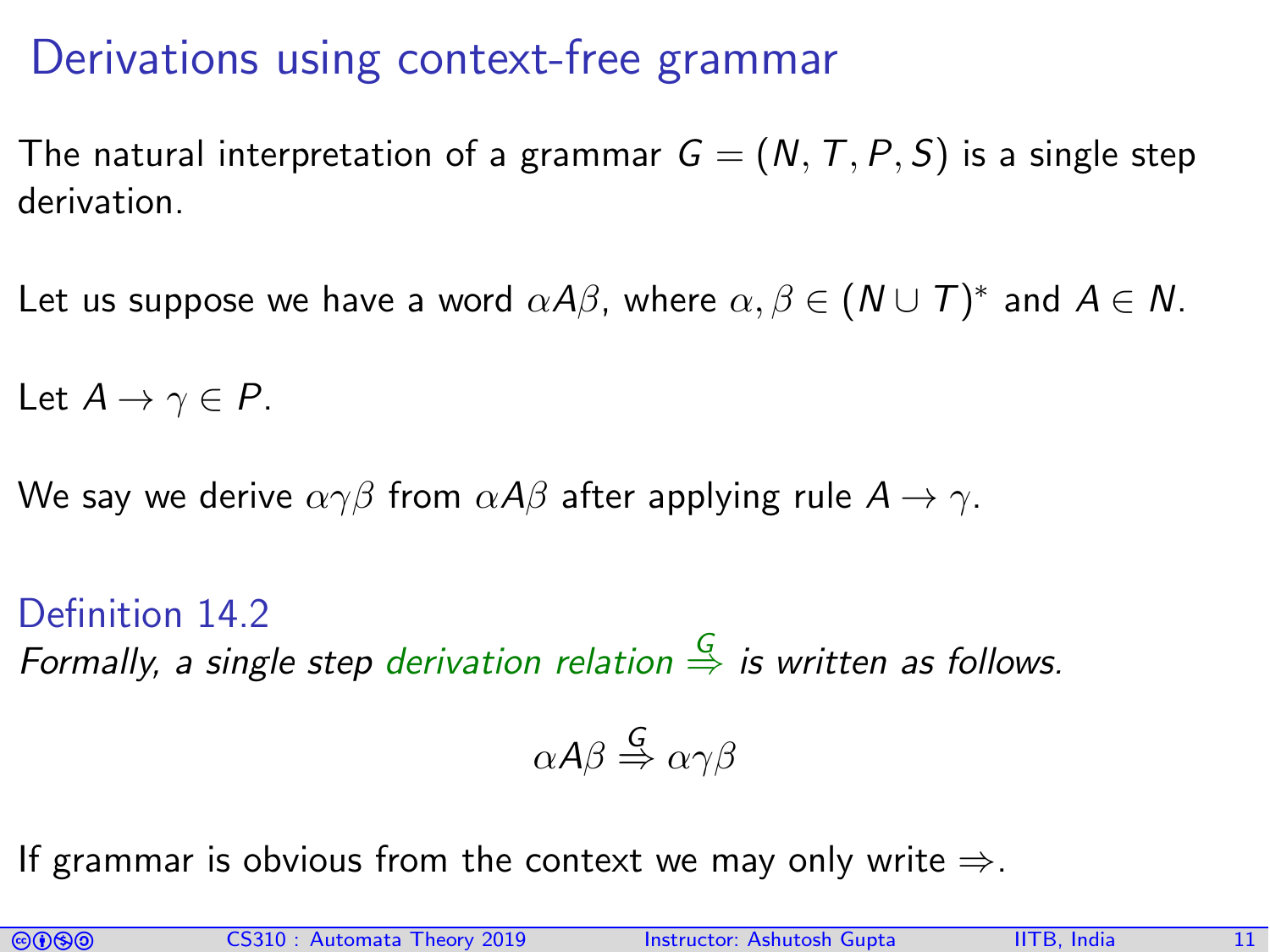### Mutiple derivations

We define application of  $\stackrel{G}{\Rightarrow}$  zero or more states as follows.

Definition 14.3  $\alpha \stackrel{G*}{\Longrightarrow} \beta$  if there is a sequence of words  $\gamma_1, \ldots \gamma_n$  such that  $\triangleright \alpha = \gamma_1$ ,  $\blacktriangleright$   $\beta = \gamma_n$ , and

$$
\blacktriangleright \ \ \gamma_{i-1} \stackrel{G}{\Rightarrow} \gamma_i \ \text{for each } i \in 2..n.
$$

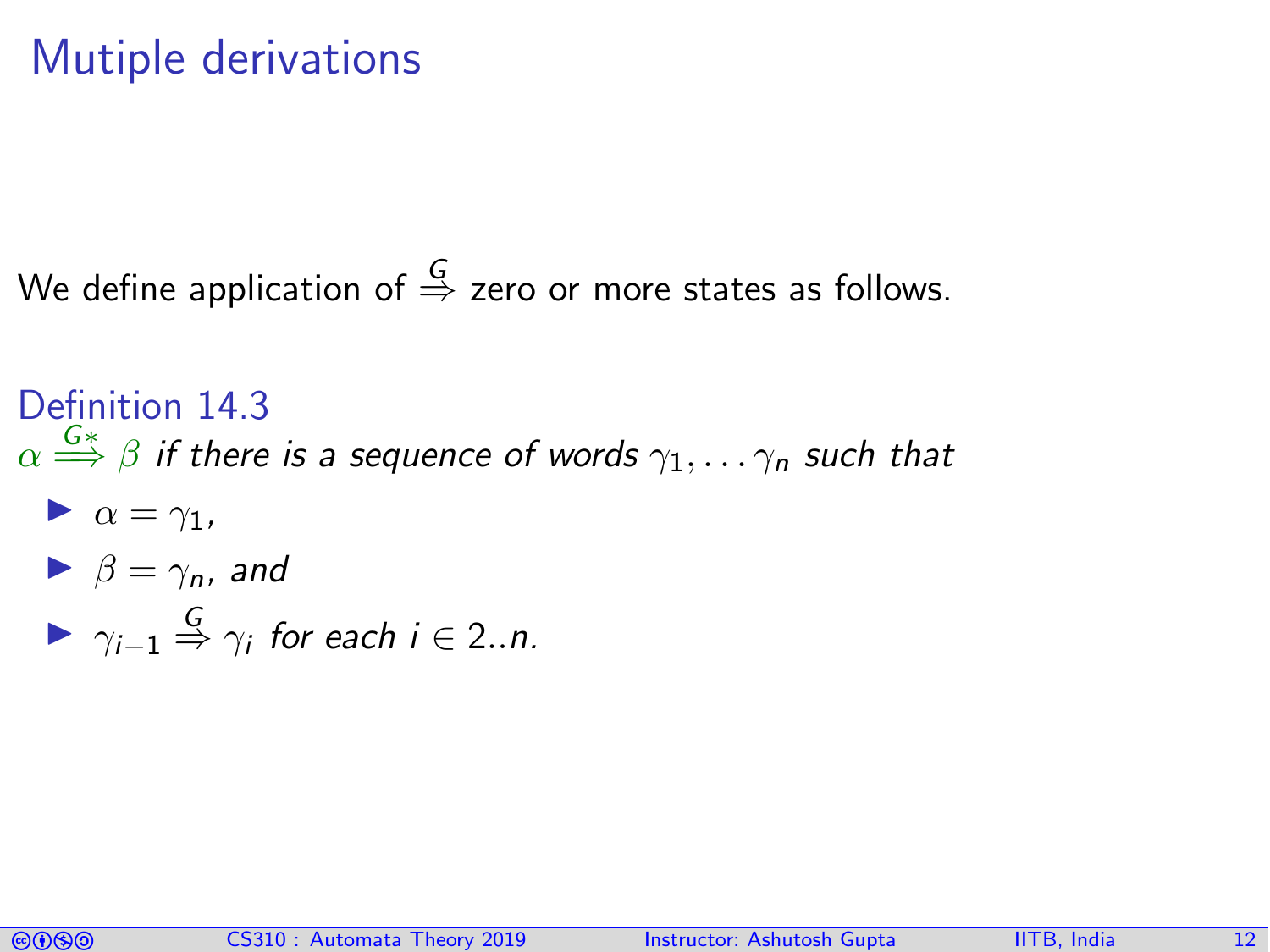### Example: grammar derivations

#### Example 14.6

Consider again the following arithmetic expression grammar.

| 1. $B \rightarrow 1$   | 4. $E \rightarrow B$          |
|------------------------|-------------------------------|
| 2. $B \rightarrow B0$  | 5. $E \rightarrow E + E$      |
| 3. $B \rightarrow B1$  | 6. $E \rightarrow E \times E$ |
| 7. $E \rightarrow (E)$ |                               |

Let us see the derivation  $10 \times 1 + 11$  in the above grammar.

#### $E \Rightarrow E + E \Rightarrow E + B \Rightarrow E \times E + B \Rightarrow E \times B + B \Rightarrow E \times 1 + B$  $\Rightarrow B \times 1 + B \Rightarrow B0 \times 1 + B \Rightarrow B0 \times 1 + B1 \Rightarrow 10 \times 1 + B1 \Rightarrow 10 \times 1 + 11$

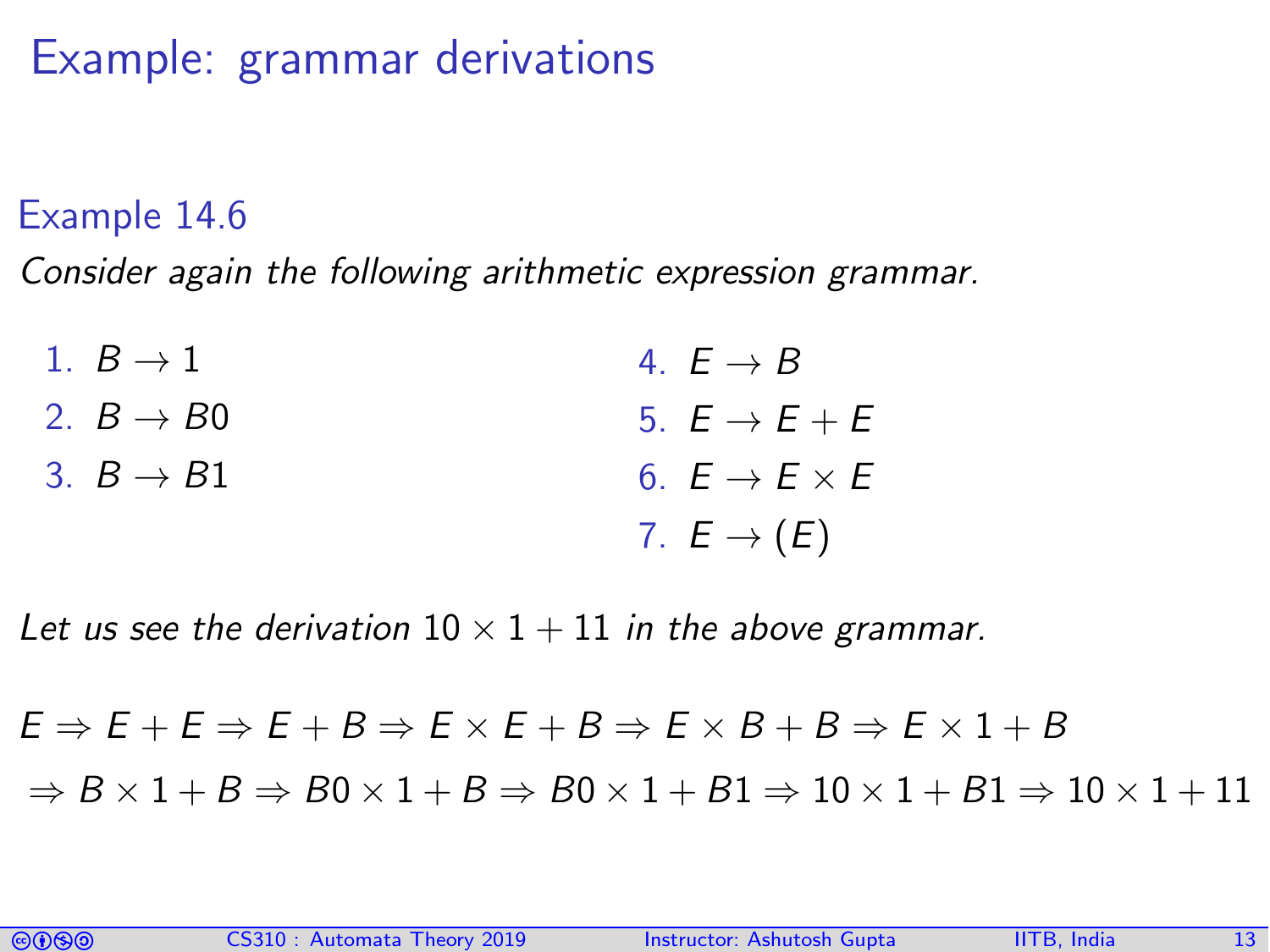#### Too many choices for derivation

We can expand any nonterminal in  $\alpha$ .

The choices seem to be like nondeterminism of NFA.

We can limit the derivation moves and have predictable sequence of derivations, i.e., making derivations deterministic.

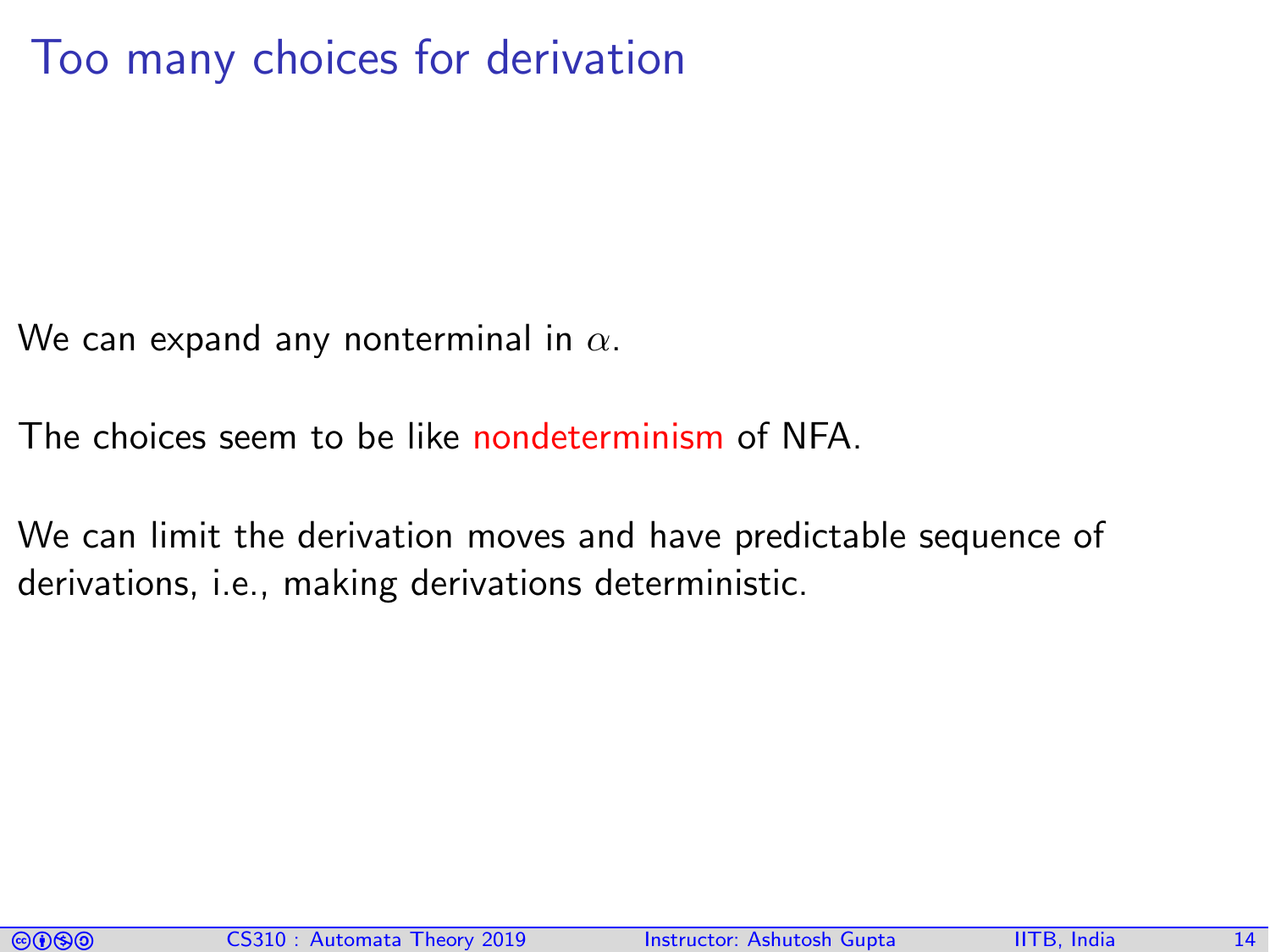## Leftmost derivation

Always expand leftmost nonterminal. We denote such derivation by  $\stackrel{lm}{\Rightarrow}$ Example 14.7

Consider again the following arithmetic expression grammar.

| 1. $B \rightarrow 1$  | 4. $E \rightarrow B$          |
|-----------------------|-------------------------------|
| 2. $B \rightarrow B0$ | 5. $E \rightarrow E + E$      |
| 3. $B \rightarrow B1$ | 6. $E \rightarrow E \times E$ |
|                       | 7. $E \rightarrow (E)$        |

Let us see the leftmost derivation of  $10 \times 1 + 11$  in the above grammar.

 $E \stackrel{lm}{\Rightarrow} E + E \stackrel{lm}{\Rightarrow} E \times E + E \stackrel{lm}{\Rightarrow} B \times E + E \stackrel{lm}{\Rightarrow} B0 \times E + E \stackrel{lm}{\Rightarrow} 10 \times E + E$  $\stackrel{\text{Im}}{\Longrightarrow} 10 \times B + E \stackrel{\text{Im}}{\Longrightarrow} 10 \times 1 + E \stackrel{\text{Im}}{\Longrightarrow} 10 \times 1 + B \stackrel{\text{Im}}{\Longrightarrow} 10 \times 1 + B1 \stackrel{\text{Im}}{\Longrightarrow} 10 \times 1 + 11$ 

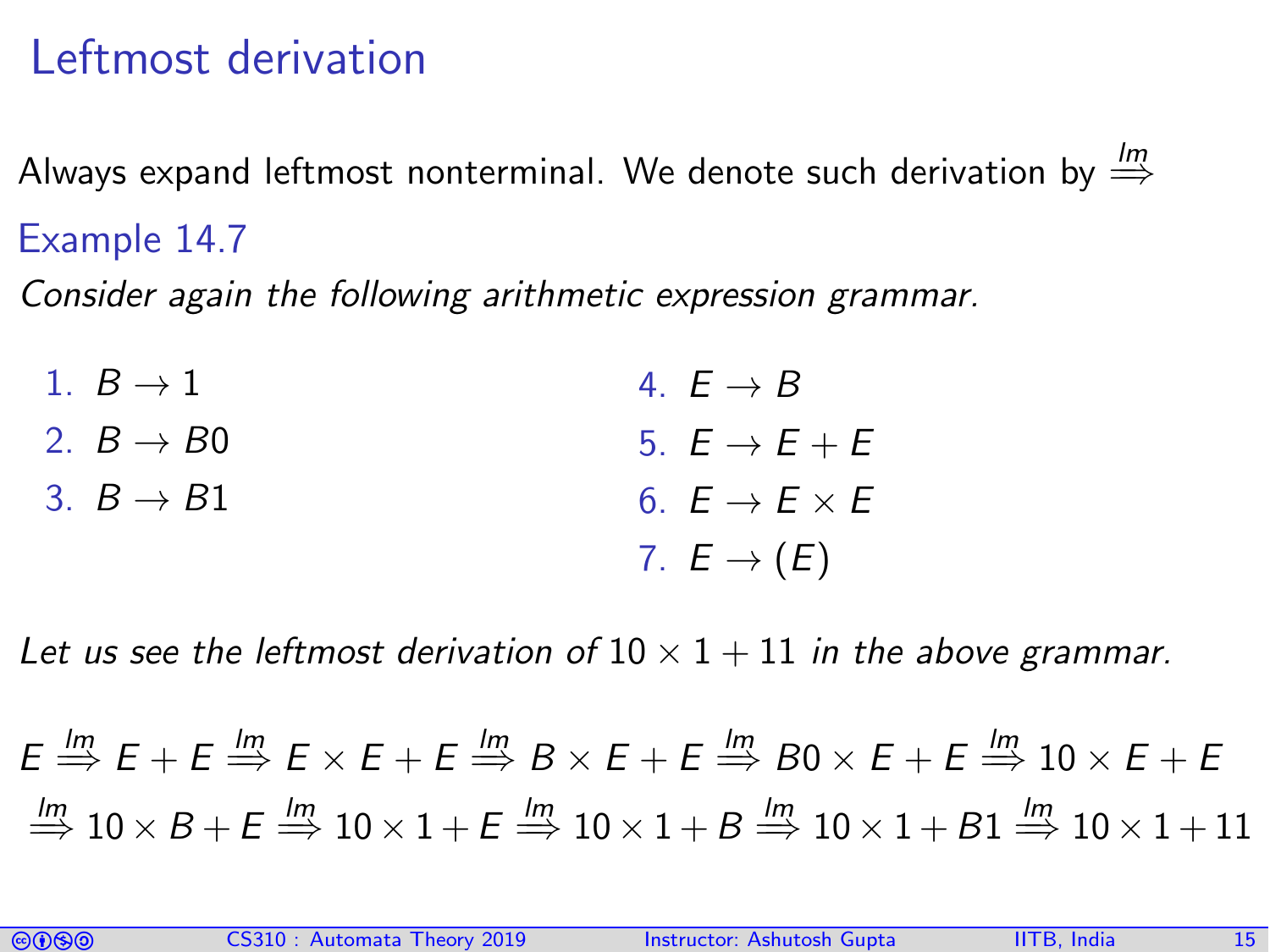## Rightmost derivation

Always expand rightmost nonterminal. We denote such derivation by  $\overset{rm, G}{\Longrightarrow}$ Example 14.8

Consider again the following arithmetic expression grammar.

| 1. $B \rightarrow 1$  | 4. $E \rightarrow B$          |
|-----------------------|-------------------------------|
| 2. $B \rightarrow B0$ | 5. $E \rightarrow E + E$      |
| 3. $B \rightarrow B1$ | 6. $E \rightarrow E \times E$ |
|                       | 7. $E \rightarrow (E)$        |

Let us see the rightmost derivation of  $10 \times 1 + 11$  in the above grammar.

 $E \stackrel{rm}{\Longrightarrow} E + E \stackrel{rm}{\Longrightarrow} E + B \stackrel{rm}{\Longrightarrow} E + B1 \stackrel{rm}{\Longrightarrow} E + 11 \stackrel{rm}{\Longrightarrow} E \times E + 11$  $\stackrel{rm}{\Longrightarrow} E \times B + 11 \stackrel{rm}{\Longrightarrow} E \times 1 + 11 \stackrel{rm}{\Longrightarrow} B \times 1 + 11 \stackrel{rm}{\Longrightarrow} B0 \times 1 + 11 \stackrel{rm}{\Longrightarrow} 10 \times 1 + 11$ 

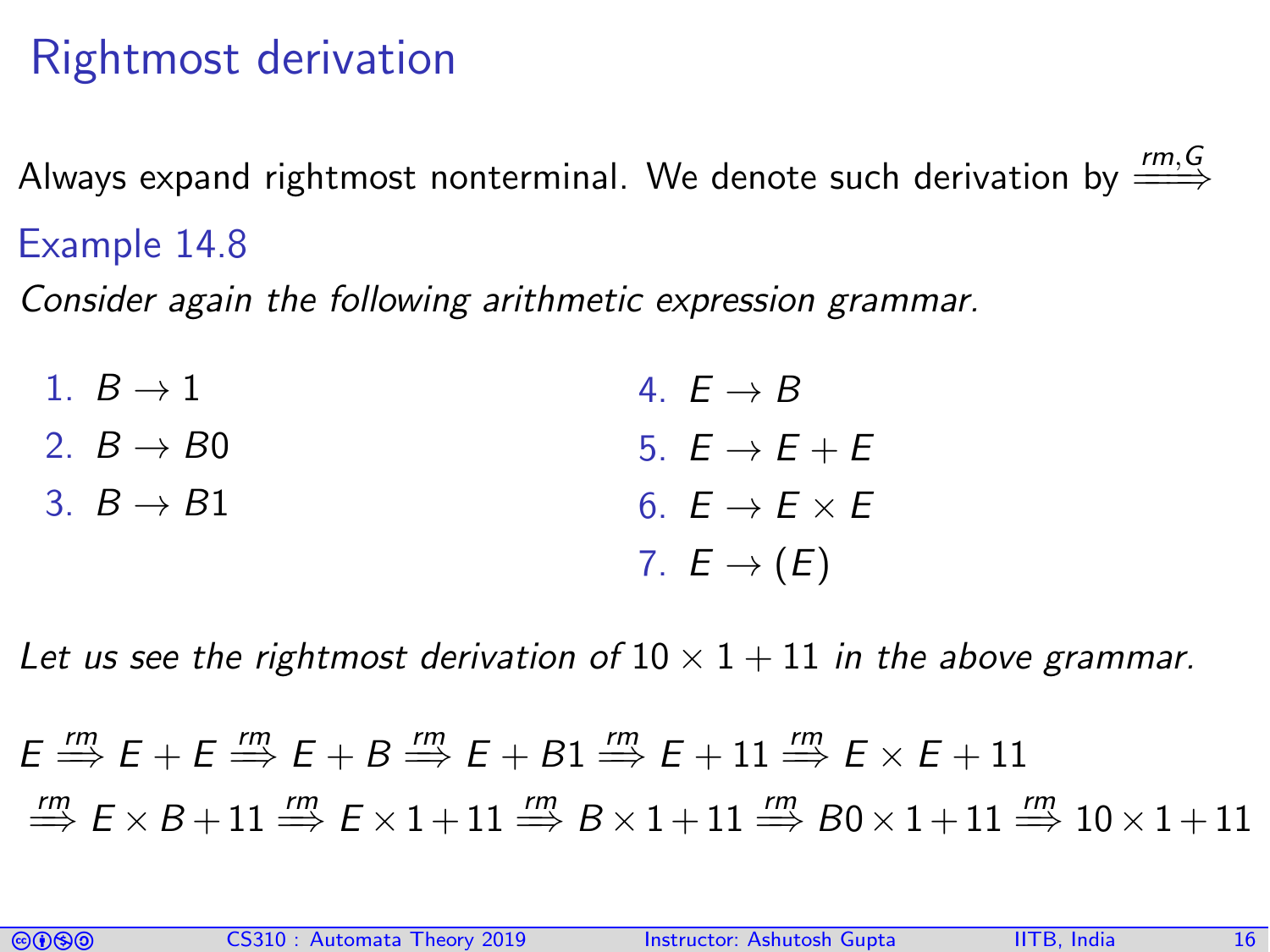#### What is "context-free" in context-free grammar?

In word  $\alpha A\beta \in (N + \overline{T})^*$ ,  $\alpha$  and  $\beta$  has no influence on expansion of  $A \in N$ .

In other words,

an application of a production rule for A is

## independent

of the context of A.

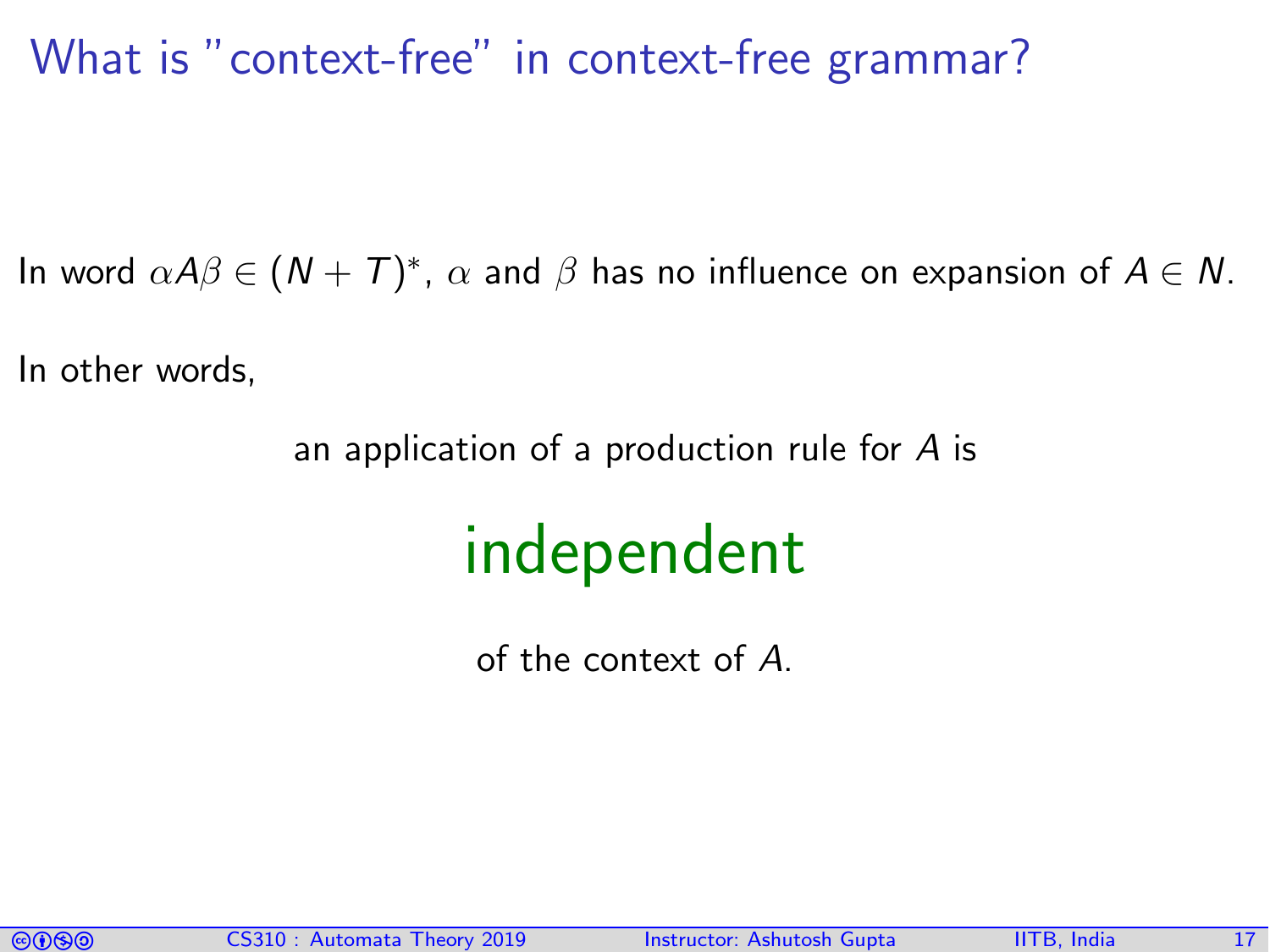### Language of a grammar

Definition 14.4 Let  $G = (N, T, P, S)$  be a CFG. The language of G, denoted  $L(G)$ , is the set of terminal strings that have derivations from the start symbol.

$$
L(G) \triangleq \{w \in T^* | S \stackrel{G*}{\Longrightarrow} w\}
$$

If a language L is the language of some context-free grammar, then we say  $L$ is a context-free language.

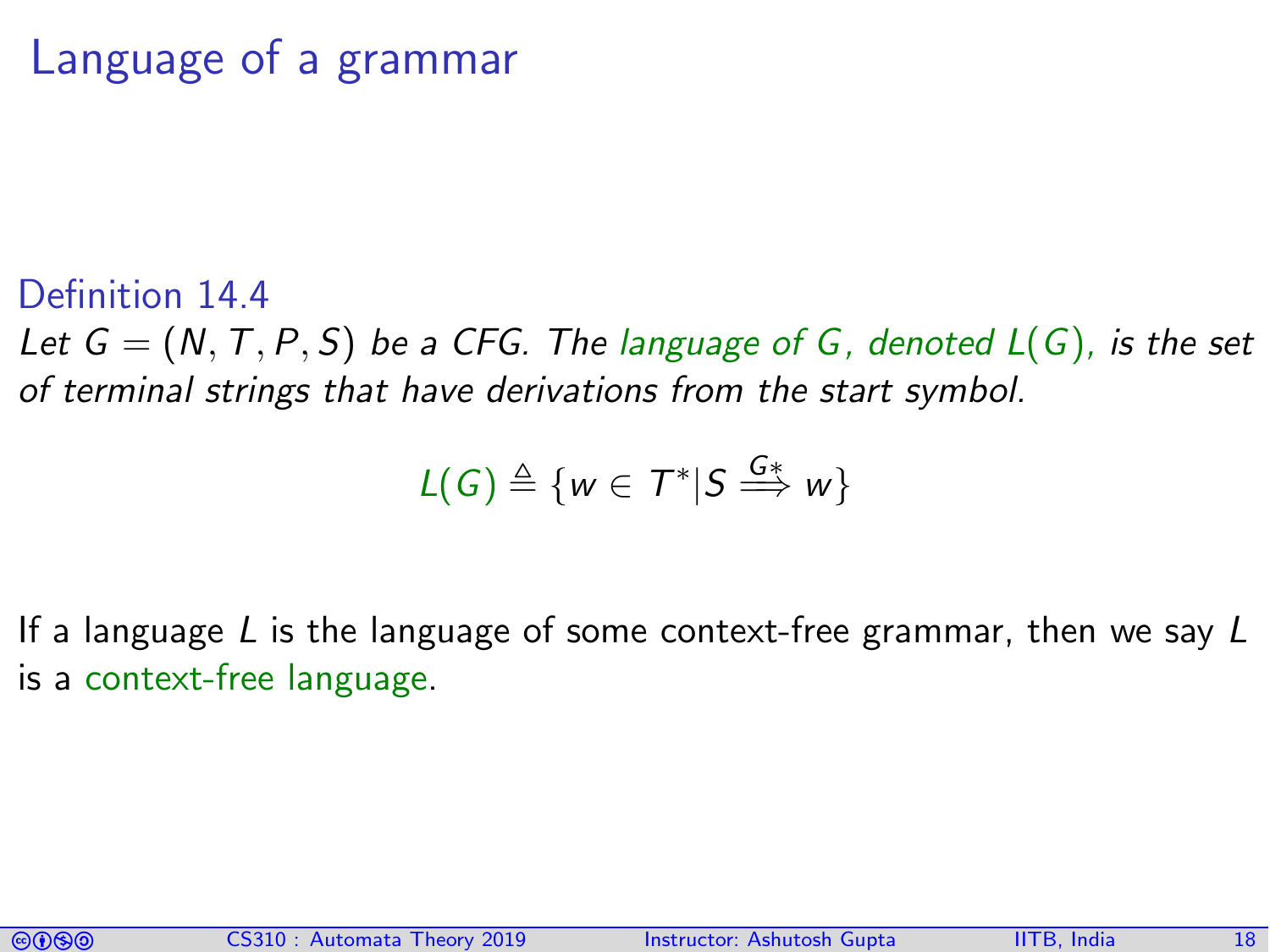### Words for nonterminals

Definition 14.5 For a grammar  $G = (N, T, P, S)$ ,  $A \in N$ , and  $\alpha \in (N \cup T)^*$ , if  $A\overset{G*}{\Longrightarrow}\alpha$  we say  $\alpha$  is a word of A.

#### Example 14.9

Consider the following derivations in the arithmetic expressions grammar

$$
B \Rightarrow B1 \Rightarrow 11
$$

Words B1 and 11 are words of B.

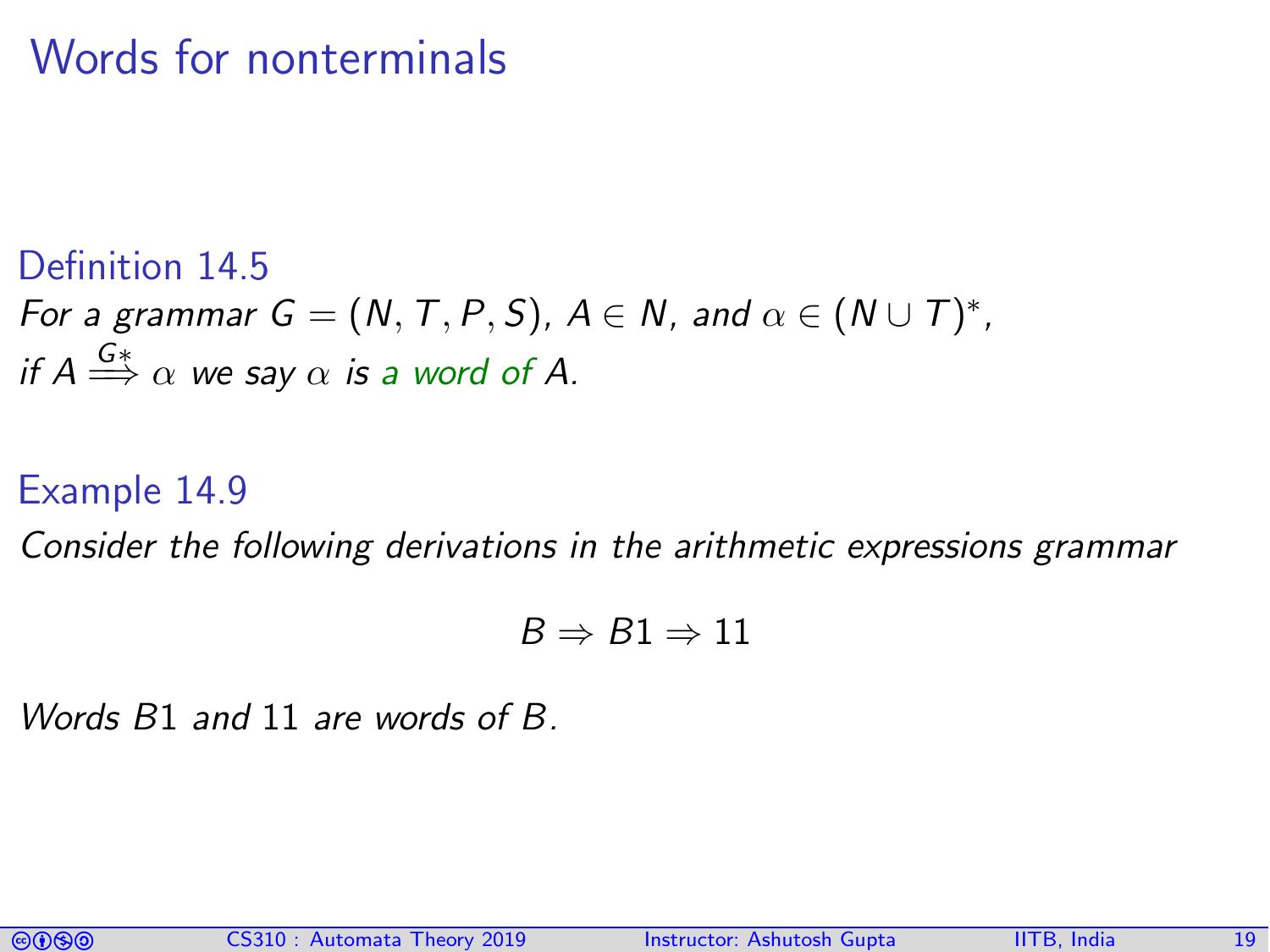### Sentential forms

Definition 14.6

For a grammar  $G = (N, T, P, S)$ , all the words derived from S are called sentential forms.

Let us suppose  $\alpha\in(\mathsf{N}\cup\mathsf{T})^*$  is such that  $S\overset{G*}{\Longrightarrow}\alpha_+\alpha$  is the sentential form, i.e.,  $\alpha$  has the potential to become a word in the language of G.

Definition 14.7 If  $S \stackrel{\text{lm} *}{\Longrightarrow} \alpha$ , we say  $\alpha$  is a left-sentential form.

Definition 14.8 If  $S \stackrel{rm*}{\Longrightarrow} \alpha$ , we say  $\alpha$  is a right-sentential form.

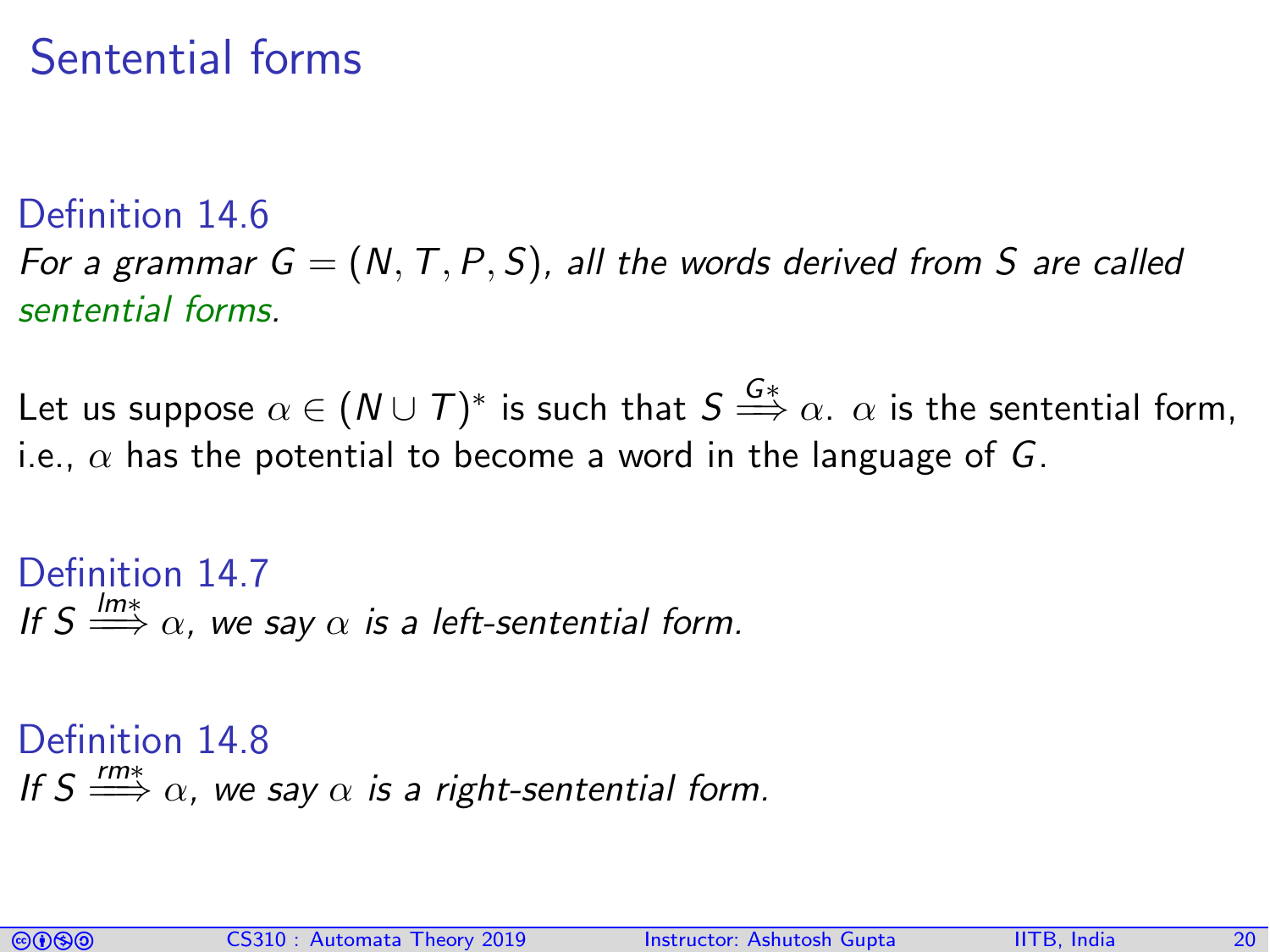#### Example: sentential forms

Example 14.10 Consider the following derivations

#### $E \Rightarrow E + E \Rightarrow E + B \Rightarrow E \times E + B$

All above derivations are in sentential forms.

However, if we derive from B we will not be in sentential form.

$$
B \Rightarrow B1 \Rightarrow 11
$$

The above is not a sentential form.

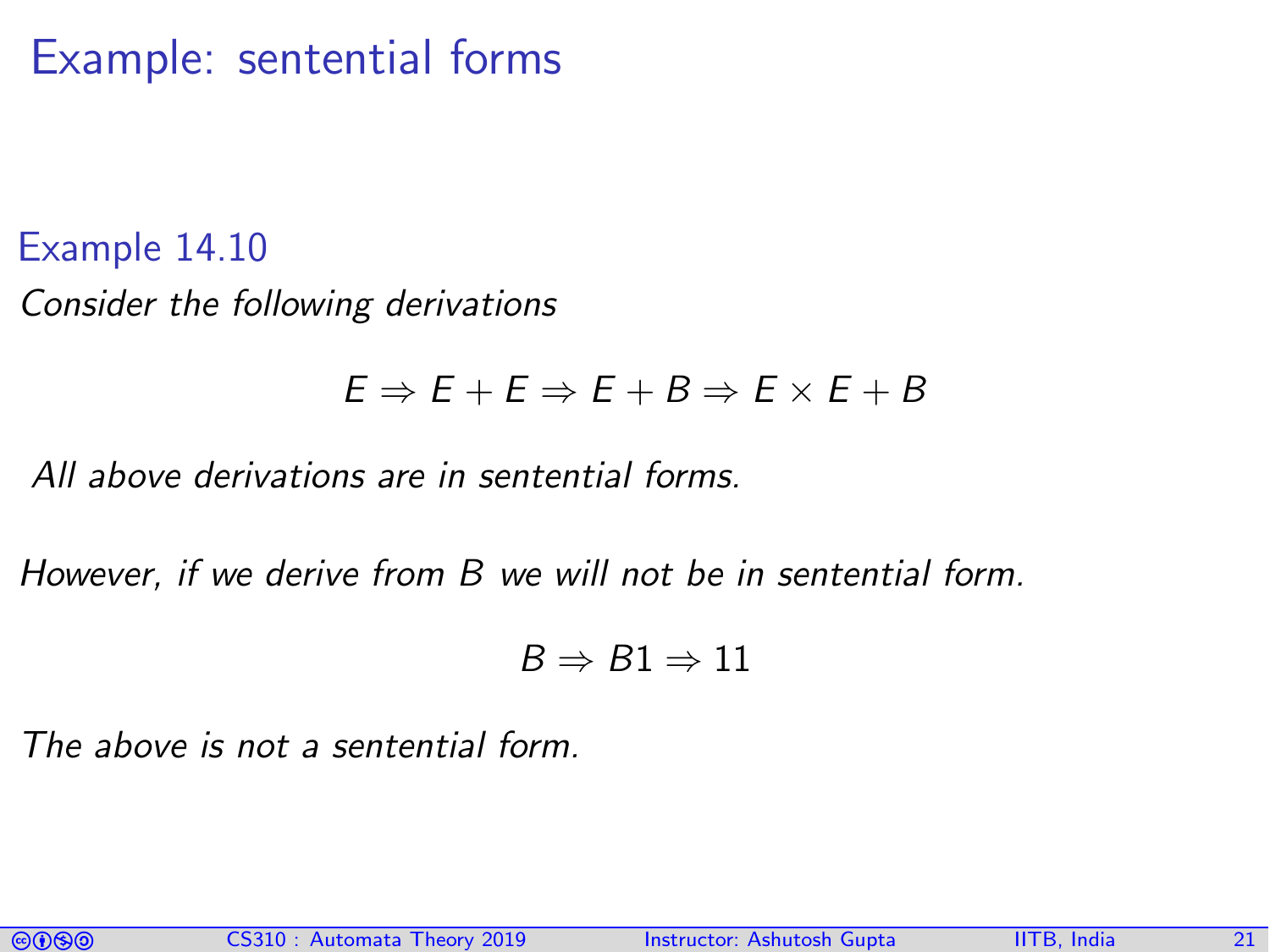## Example : palindromes

Example 14.11

Consider language of palindromes, i.e., words that are read same in reverse direction. A CFG for the language is

- $1 \quad P \rightarrow \Omega P \Omega$
- 2.  $P \rightarrow 1P1$
- 3.  $P \rightarrow \epsilon$
- 4.  $P \rightarrow 1$
- 5.  $P \rightarrow 0$

Exercise 14.2 Give a CFG for language  $\{ww^R|w \in \Sigma^*\}$